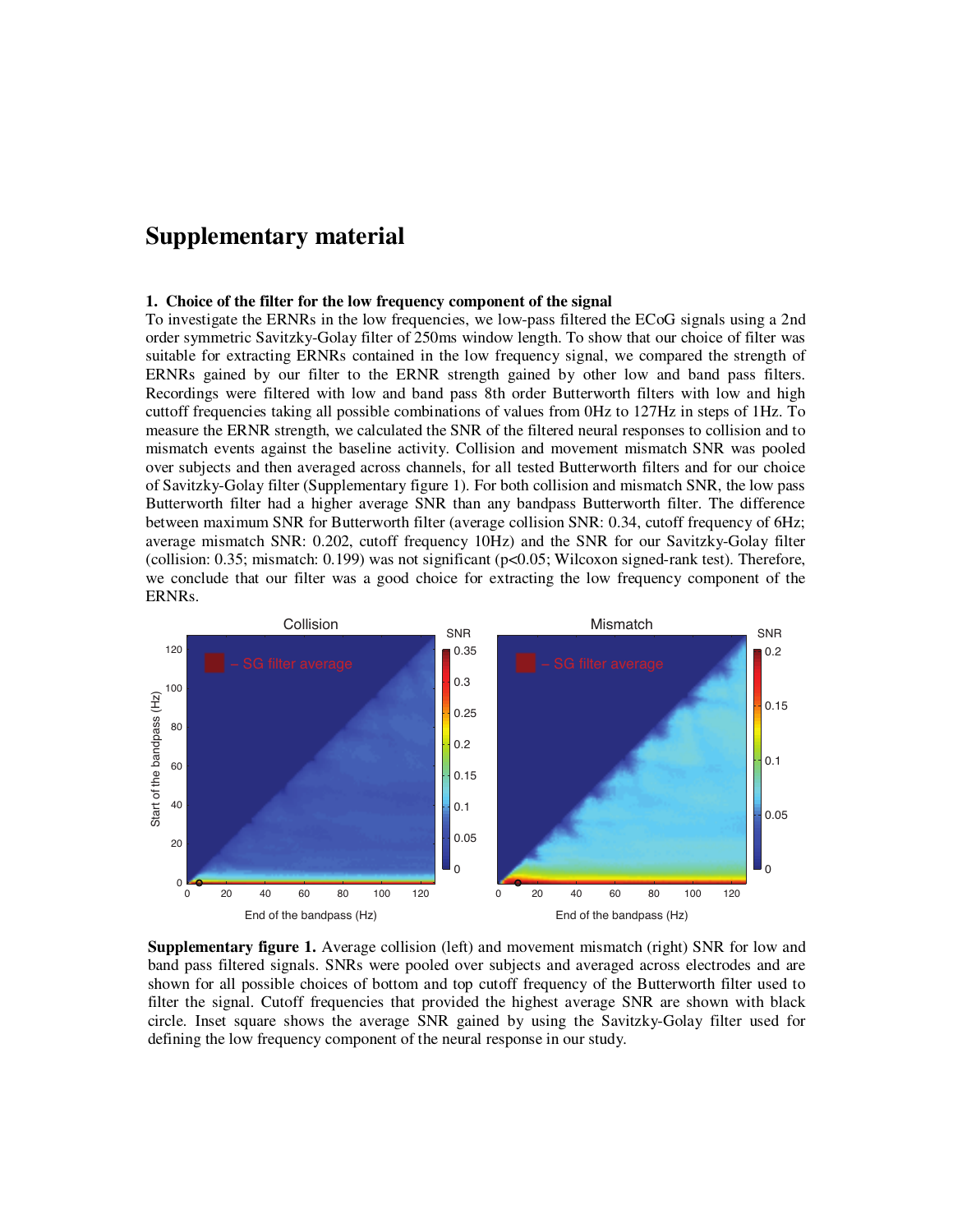## **2. Choice of the frequency band for the high frequency component**

In addition to the low and band pass filtering in Supplementary section 1 we also investigated the amplitude of different frequency bands with regard to their information about error events. These amplitudes were extracted from the ECoG signals via a time-resolved Fourier transform (see 2.4.2. for details). In contrast to the low and band pass filtered signals, the amplitudes calculated using timeresolved Fourier transform do not contain any phase information, and represent the amplitude envelope of the signal at a certain frequency.

We computed the SNR (event vs. baseline) of the amplitudes in different frequency bands for collision and mismatch events. Collision and movement mismatch SNRs were pooled over subjects and then averaged across channels (Supplementary figure 2). For S1 and S2, where the Nyquist frequency was 128Hz, the average collision SNR peaked at the band starting at 51Hz and ending at 117Hz (average SNR: 0.35), while the average movement mismatch SNR peaked at the band staring at 54Hz and ending at 126Hz (average SNR: 0.172). For S3 and S4, where the Nyquist frequency was 512Hz, the average collision SNR peaked at the band starting at 60Hz and ending at 174Hz (average SNR:0.351), while the average movement mismatch SNR peaked at the band staring at 60Hz and ending at 226Hz (average SNR:0.281). For all subjects and both events, SNR peaks were rather broad and small changes of the upper and lower bounds of the frequency bands did not affect the SNR considerably. Given the lower Nyquist frequency in S1 and S2, it is not surprising that the upper bound of the optimal frequency band in these subjects is lower than in S3 and S4. Indeed the optimal upper bound for S1 and S2 is close to the Nyquist frequency in S1 and S2.

To choose a common band for both events and a band which has the same lower border for all subjects, we decided to use the band 60Hz-200Hz in S3 and S4 and the band 60Hz-128Hz in S1 and S2. For S1 and S2, collision and mismatch SNR was not significantly different between the peak frequency band and the band that we chose to use (band spans from 60Hz to 128Hz; average collision SNR: 0.33; average mismatch SNR: 0.169; p<0.001; Wilcoxon signed-rank test). For S3 and S4, collision and mismatch SNR was significantly different between the peak frequency band and the band that we chose to use (band spans from 60Hz to 200Hz; average collision SNR: 0.348; average mismatch SNR: 0.279; p<0.19; Wilcoxon signed-rank test), but the differences between the average collision and mismatch SNR for the optimal band and the band we chose is below 1% of the average collision and mismatch SNR for the optimal band.

Besides the frequency bands used to define the high frequency component of the signal, our investigation shows that other, intermediate frequency bands (supplementary figure 2, frequency band roughly starting from 10Hz and ending at 30Hz) also contain error-related information, though their response strength is substantially lower and less consistent across subjects and error types.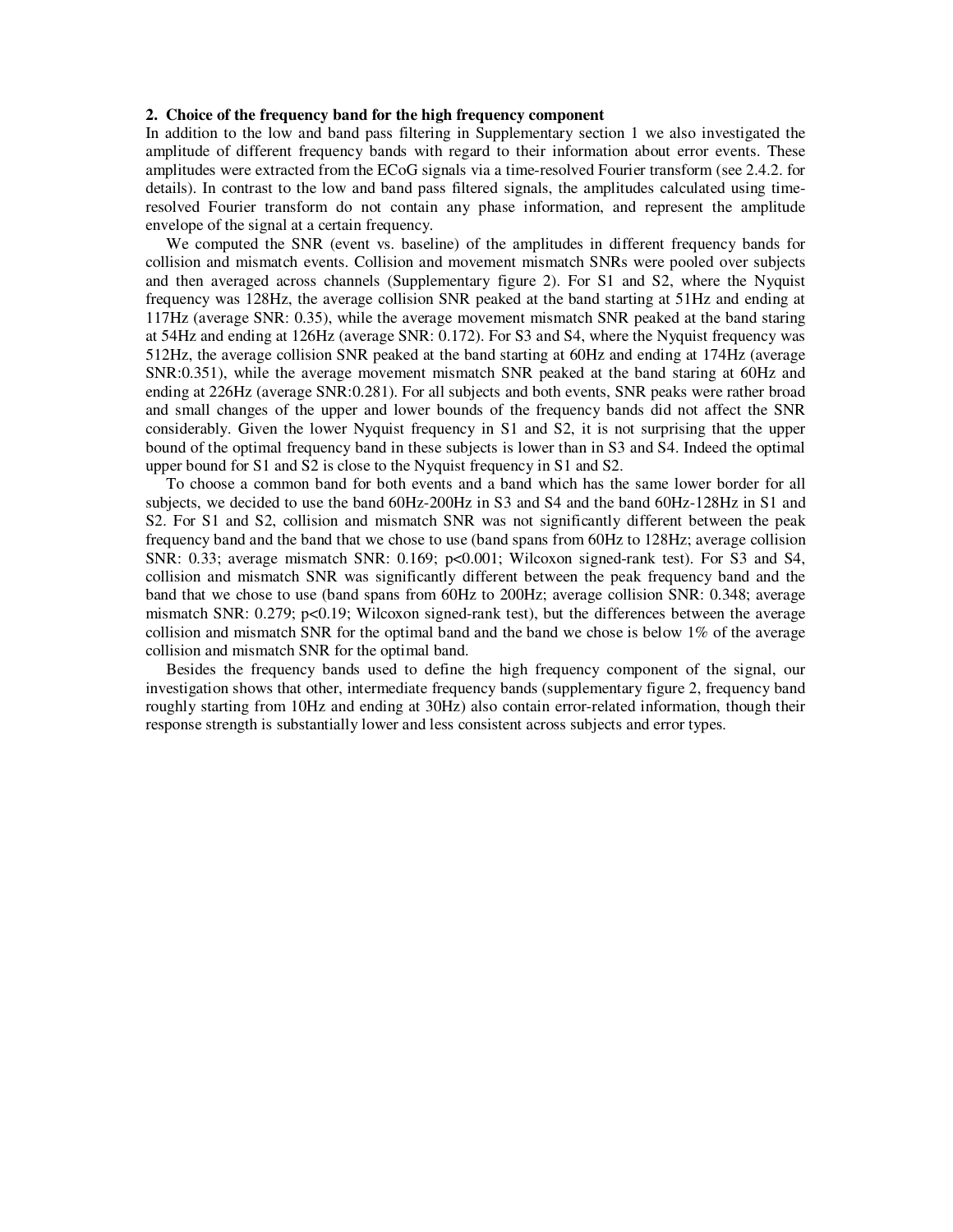

**Supplementary figure 2.** Average collision (left) and movement mismatch (right) SNRs for the amplitudes of different frequency bands. SNRs were pooled over subjects and averaged across electrodes and for all possible choices of bottom and top frequencies of the frequency band used to construct the signal. Recordings for S1 and S2 were made at sampling frequency of 256Hz, and recordings for S3 and S4 were made at 1024. Therefore, we averaged SNR for S1 and S2 (top row) independently from the averaging for S3 and S4 (bottom row). Frequency bands were tested until the respective Nyquist frequency (128Hz for S1 and S2; 512Hz for S3 and S4). We marked the band with the highest average SNR (black circle) and the band used in our study for the high frequency component of the neural response (black rhomboid).

## **3. Amount of variance explained by the MRNRs**

We estimated the amount of the movement related component of the neural signals by computing the  $r^2$  values between the predictions made by the models (see section 2.4.3. for details) and the measured signals. Supplementary figure 3 shows the  $r^2$  values of all electrodes. Electrodes with  $r^2$  values below  $0.01$  were considered as not being movement related and therefore their  $r^2$  value is not shown. For every subject, we found at least one channel/signal component with  $r^2$  value of 0.24 or higher (highest  $r^2$  values: S1: 0.24, S2: 0.25, S3: 0.26, S4: 0.41) which suggests that MRNR were indeed present in the recordings. For S1, S3 and S4, the electrode with the highest  $r^2$  value was marked as hand somatosensory electrode, according to ESM, as was expected from ECoG recordings over the motor and somatosensory cortex for the task involving thumb movements. For S2, ESM was not made and, due to the more ventral location of the grid, we probably did not record over the hand motor and somatosensory areas.